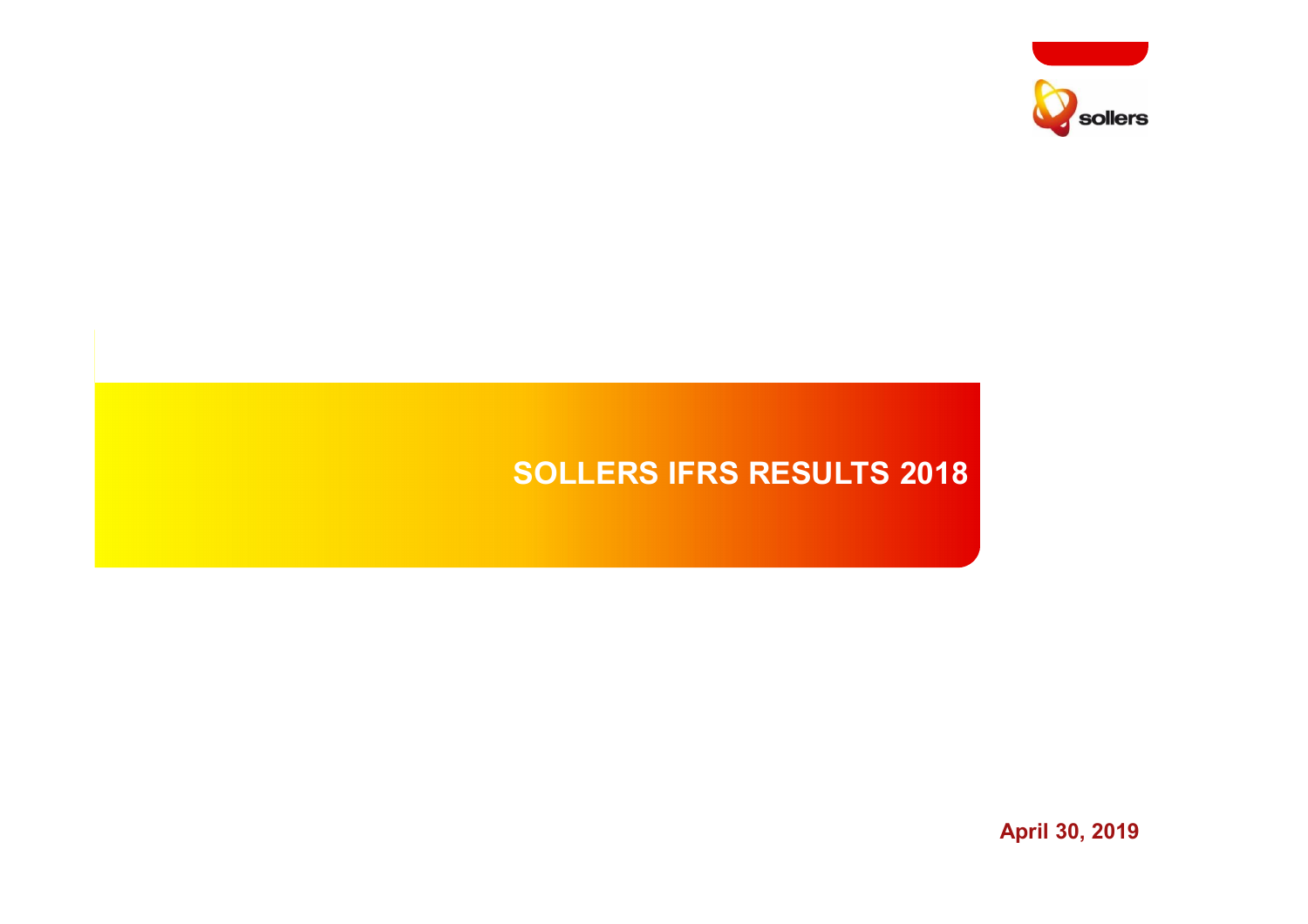

# **2**

### **1. 2018 SOLLERS STRATEGIC DEVELOPMENTS**

- **2. RUSSIAN AUTOMOTIVE MARKET OVERVIEW**
- **3. SOLLERS OPERATING AND FINANCIAL PERFORMANCE IN 2018**
- **4. SOLLERS' JOINT VENTURES' RESULTS**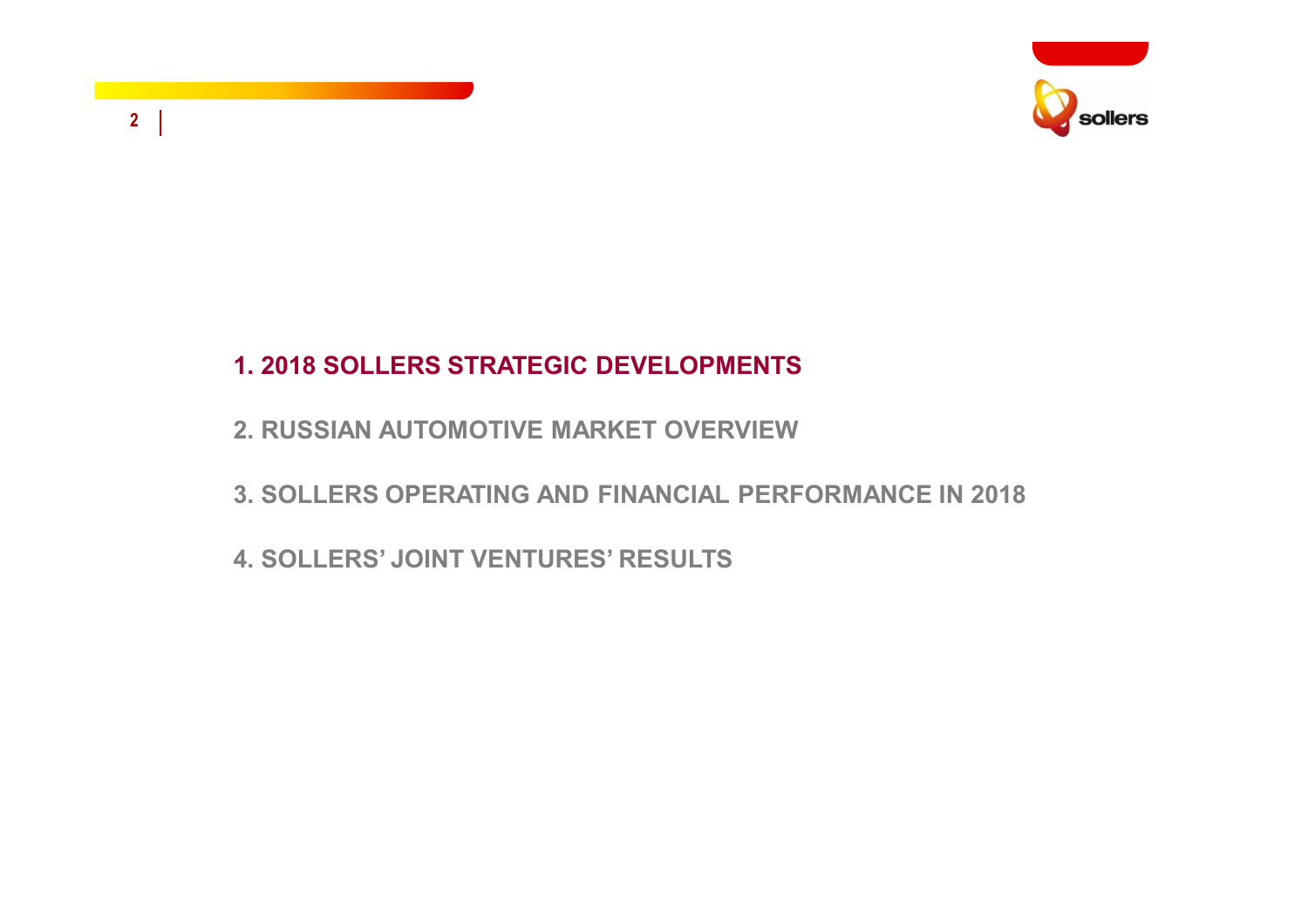# **D** sollers

# **3 2018 SOLLERS STRATEGIC DEVELOPMENTS**

#### **FEBRUARY**

MAZDA SOLLERS JV starts assembly of new MAZDA-SOLLERS JV starts assembly of new Mazda CX-5 in Vladivostok Mazda CX-9 in Vladivostok



"INNOPROM 2018": UAZ introduces prototype of hybrid truck UAZ PROFI



#### **MAY**

NAMI and SOLLERS present a brand new luxury vehicle AURUS



#### **JULY AUGUST**

Asia Auto starts production of UAZ vehicles in Kazakhstan



#### **MAY**

ISUZU-SOLLERS JV and Ministry of Industry and Trade signed SIC to produce vehicles at UAZ



#### **SEPTEMBER**

MAZDA-SOLLERS JV starts production of engines in Vladivostok

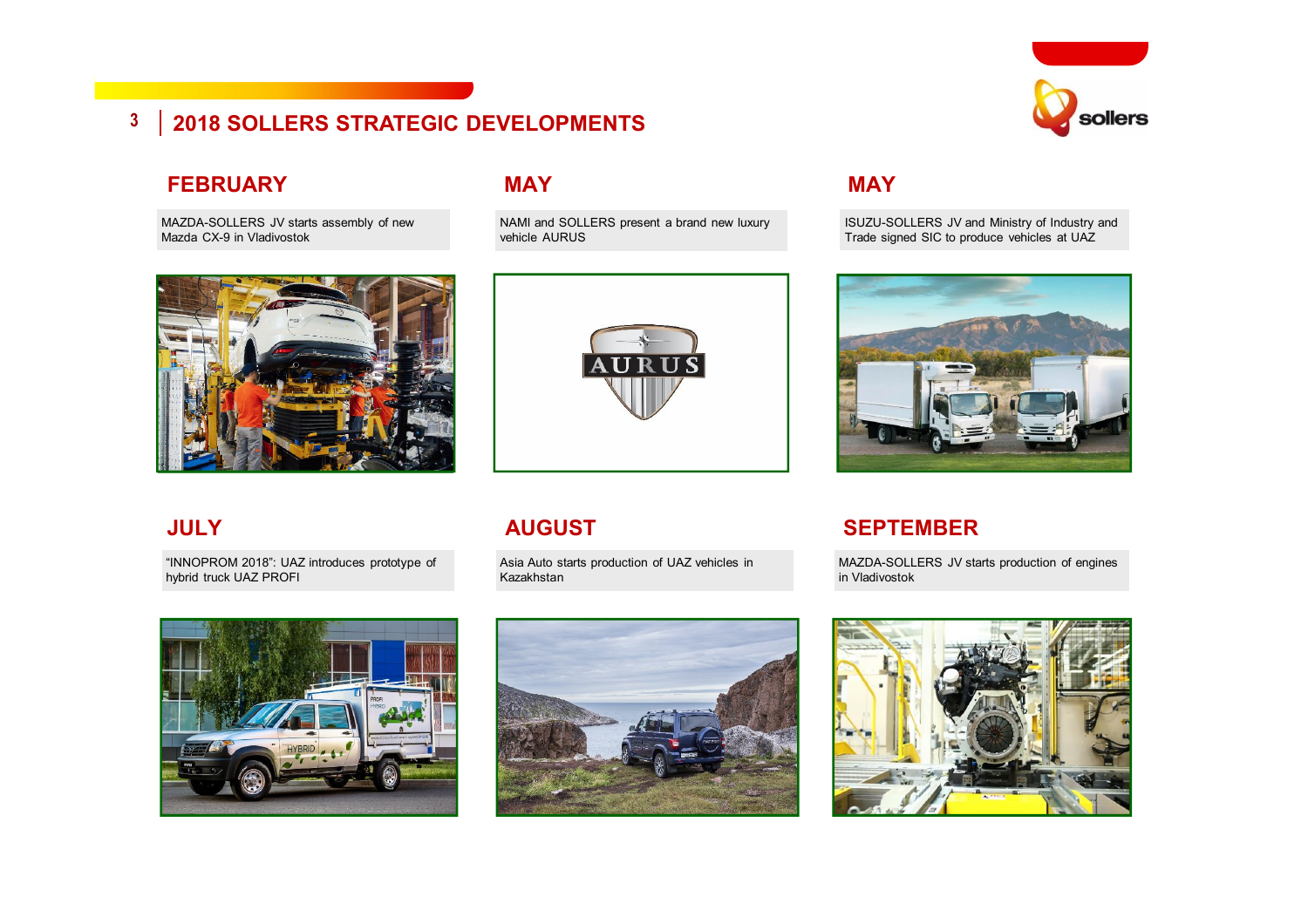# **4 2018-2019 SOLLERS STRATEGIC DEVELOPMENTS**



#### **SEPTEMBER**

SOLLERS launches production of UAZ Patriot 2019 with new ZMZ PRO engines



#### **NOVEMBER**

MAZDA-SOLLERS JV starts assembly of new Mazda6 in Vladivostok



#### **MARCH 2019**

SOLLERS OJSC takes the controlling interest in the relaunched Ford Sollers JV

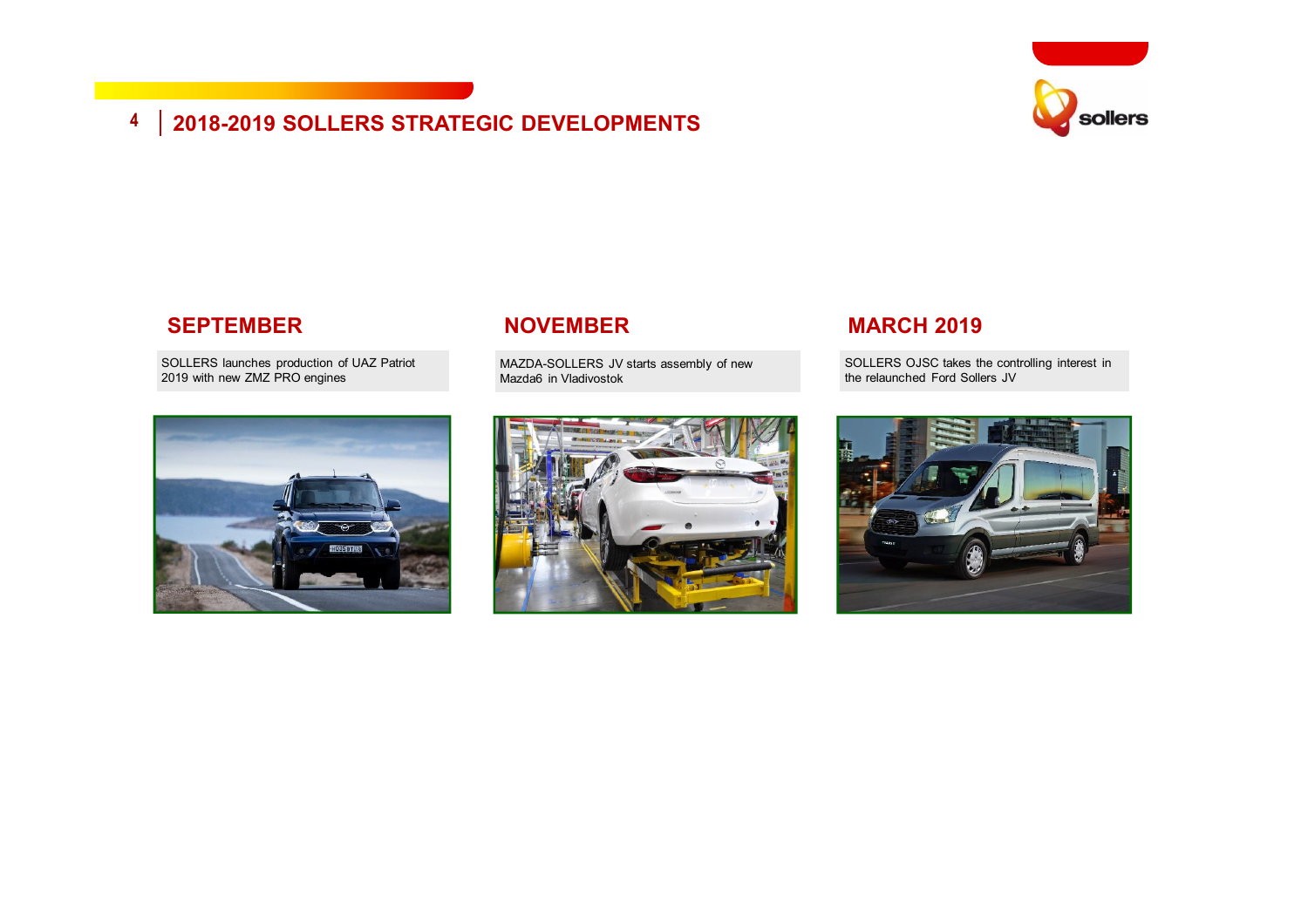

### **1. 2018 SOLLERS STRATEGIC DEVELOPMENTS**

**5**

# **2. RUSSIAN AUTOMOTIVE MARKET OVERVIEW**

- **3. SOLLERS OPERATING AND FINANCIAL PERFORMANCE IN 2018**
- **4. SOLLERS' JOINT VENTURES' RESULTS**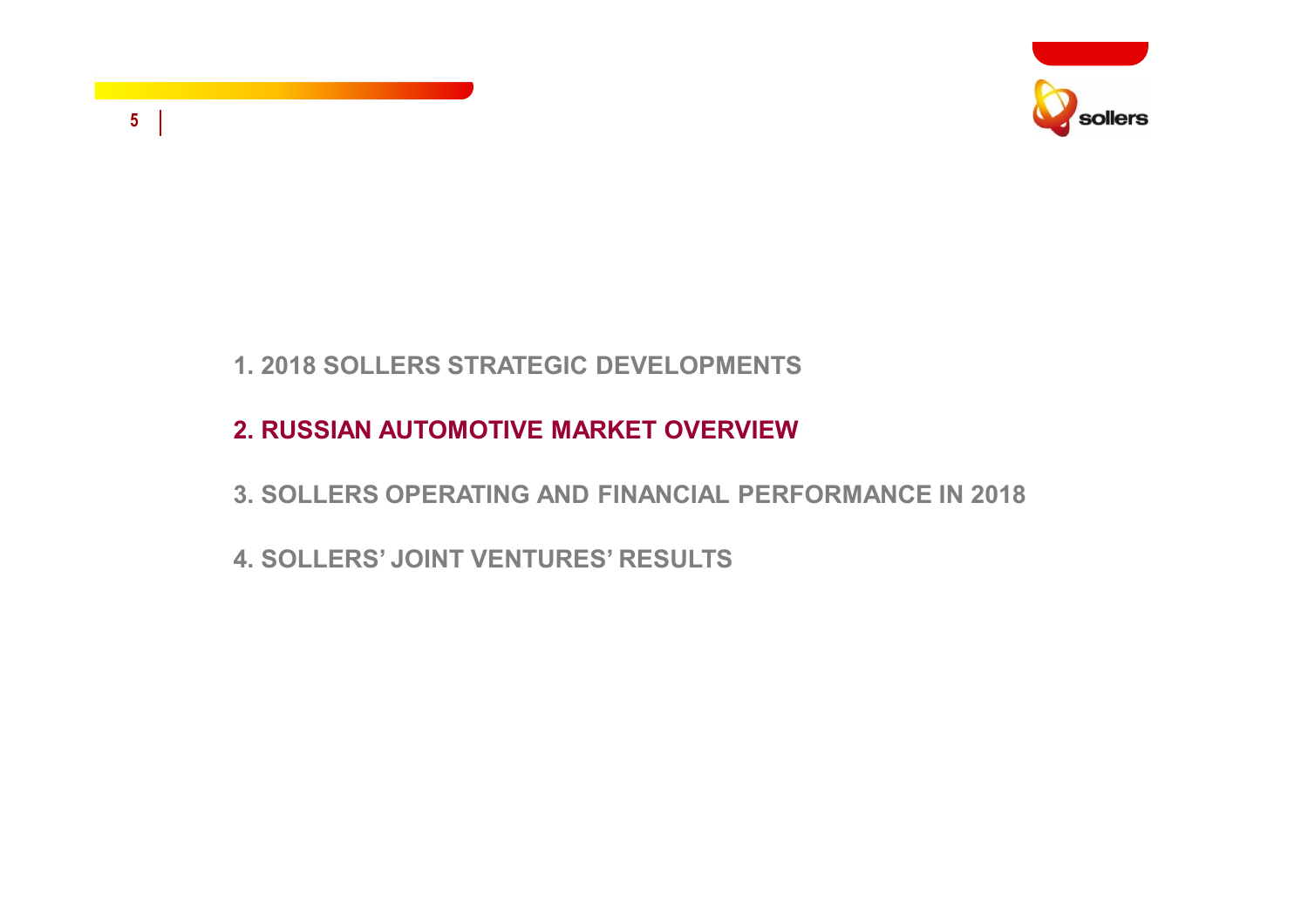

# **2016 – 2018 RUSSIAN AUTOMOTIVE MARKET, K UNITS\***





#### **HIGHLIGHTS**

- Growth in all main market segments, the overall passenger car market went up by 13% in FY2018
- The largest SUV segment grew by 19% in FY2018 mainly due to SUV-C sales
- B+ segments was also growing by 4%
- The slight growth in LCV+MPV segment is due to sales of Ford and GAZ vehicles (+34% and +3% growth respectively)
- Some rebound of CDV segment is due to success of Lada Largus (+23% in FY2018) and the launch of Renault Dokker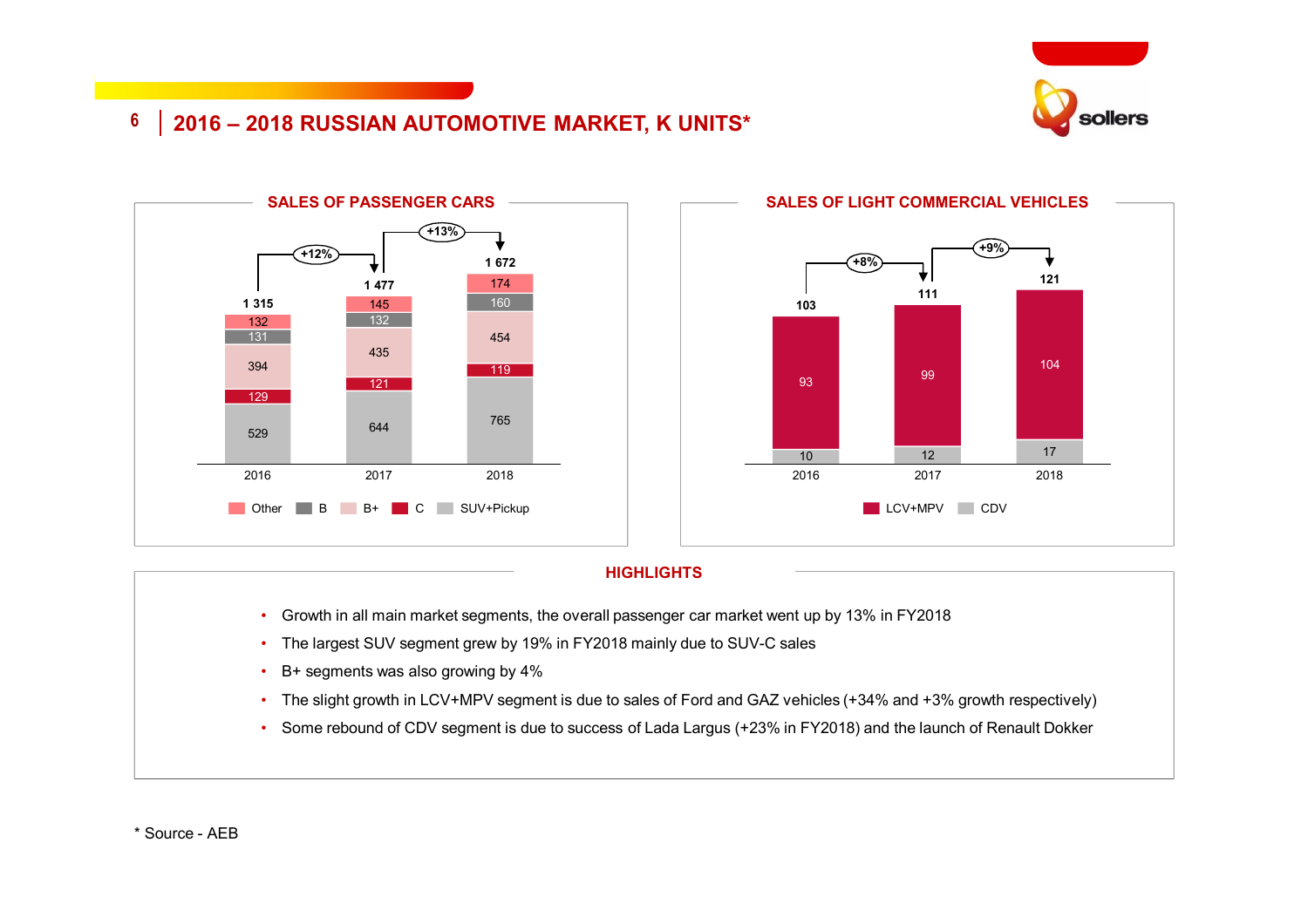

#### **7 NEW SUV + PICKUP MARKET 2016 - 2018**



#### **2018 KEY PLAYERS\*, K UNITS**  $(13\%)$   $(9\%)$   $(9\%)$   $(9\%)$   $(9\%)$   $(6\%)$   $(5\%)$   $(4\%)$   $(4\%)$   $(3\%)$   $(3\%)$  $(3% )$ **99** Market share, %**<sup>72</sup> <sup>69</sup> <sup>68</sup> <sup>66</sup> 45 41 <sup>33</sup> <sup>30</sup> 24 22 22**  $\circledR$  $\circledcirc$  $(KI)$ 1,0% -2,3% -0,4% 1,6% -0,7% 2,2% 0,0% -0,2% -1,0% 0,2% -0,2% -0,6%

#### **MAJOR MARKET TRENDS**

- The SUV and Pickup market outperformed the overall market: +19% vs. 13% growth of total passenger car sales
- The market leaders are locally produced crossovers Hyundai Creta and Renault Duster
- UAZ sales were down by 3% in FY2018 due to the anticipation of new UAZ Patriot launched in September 2018
- Ford sales grew with the market by 11% in FY2018. Main drivers: Ford Kuga (+7%) and Ford Explorer (+51%)

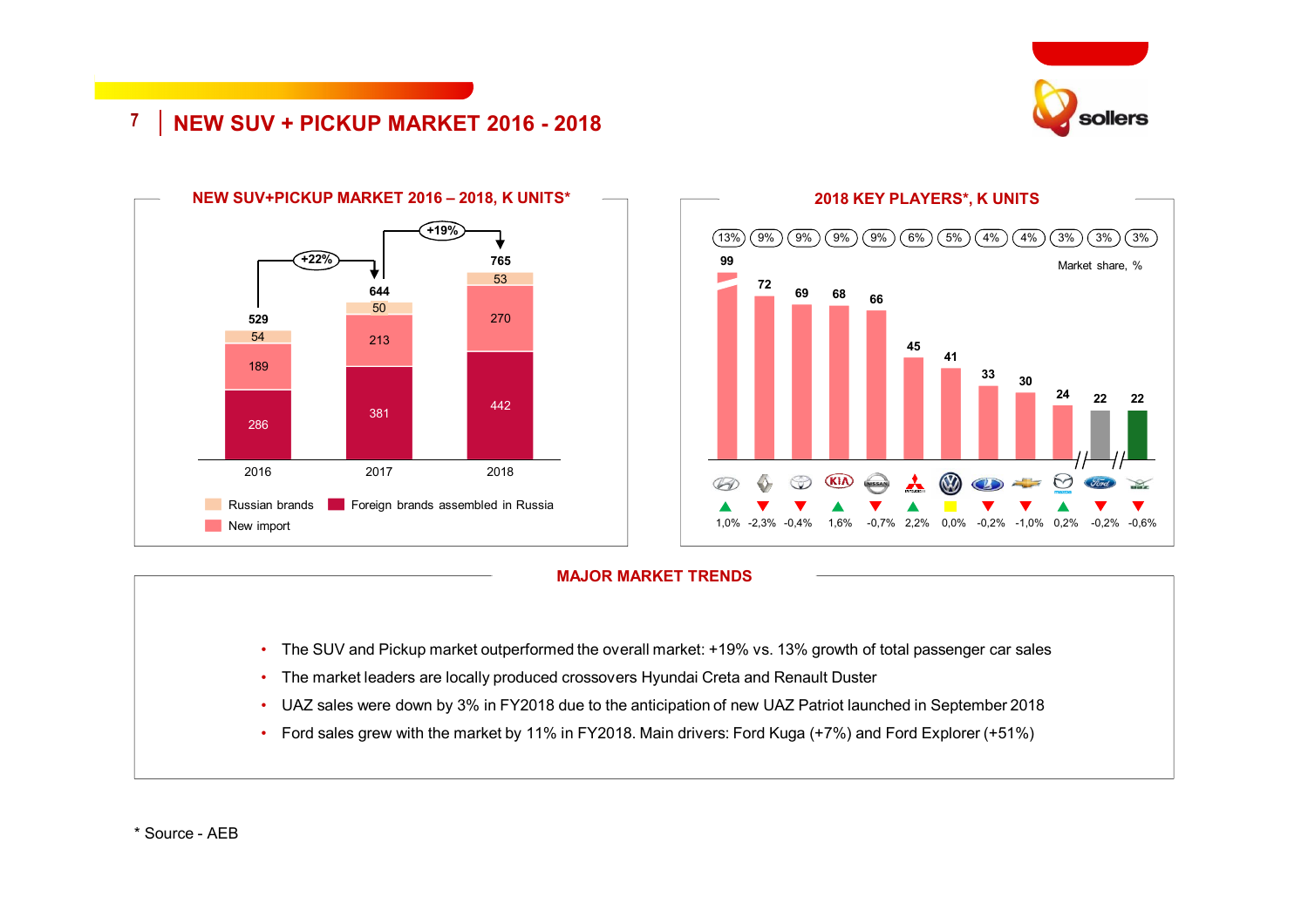

#### **8 NEW LCV+MPV MARKET 2016-2018**







- UAZ retail sales of commercial vehicles went up by 1%, the brand is #2 player with 20% market share
- The sales of Ford CVs grew by 34% as a result of the well positioned Ford Transit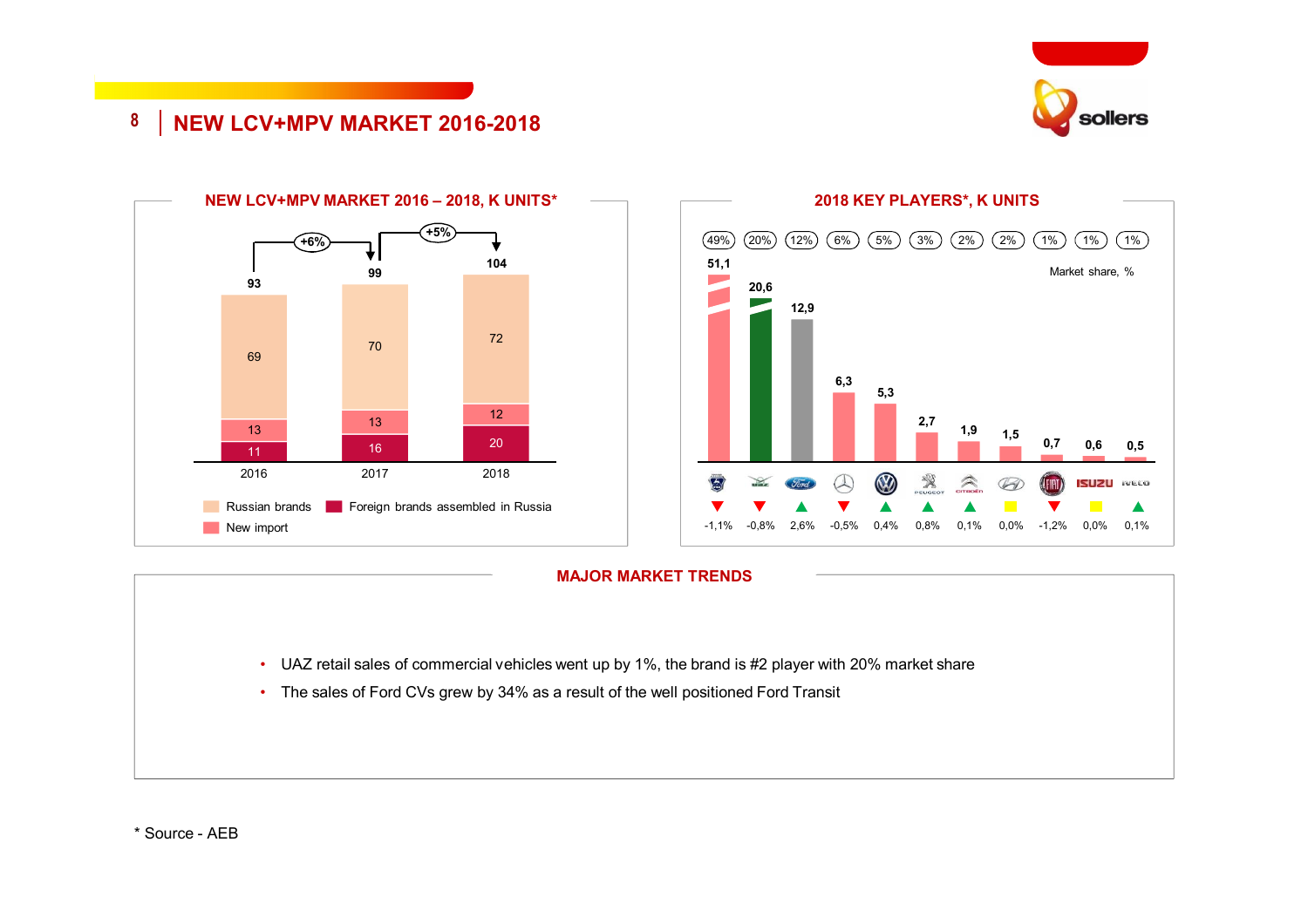

#### **9 SALES RESULTS: KEY MODELS, 2017 – 2018**







#### **MAJOR MARKET TRENDS**

- Patriot fleet sales increased by 18%, overall decline is due to retail sales
- UAZ Pickup is the leader of the segment
- New PROFI chassis-van modifications improved CVs' sales volume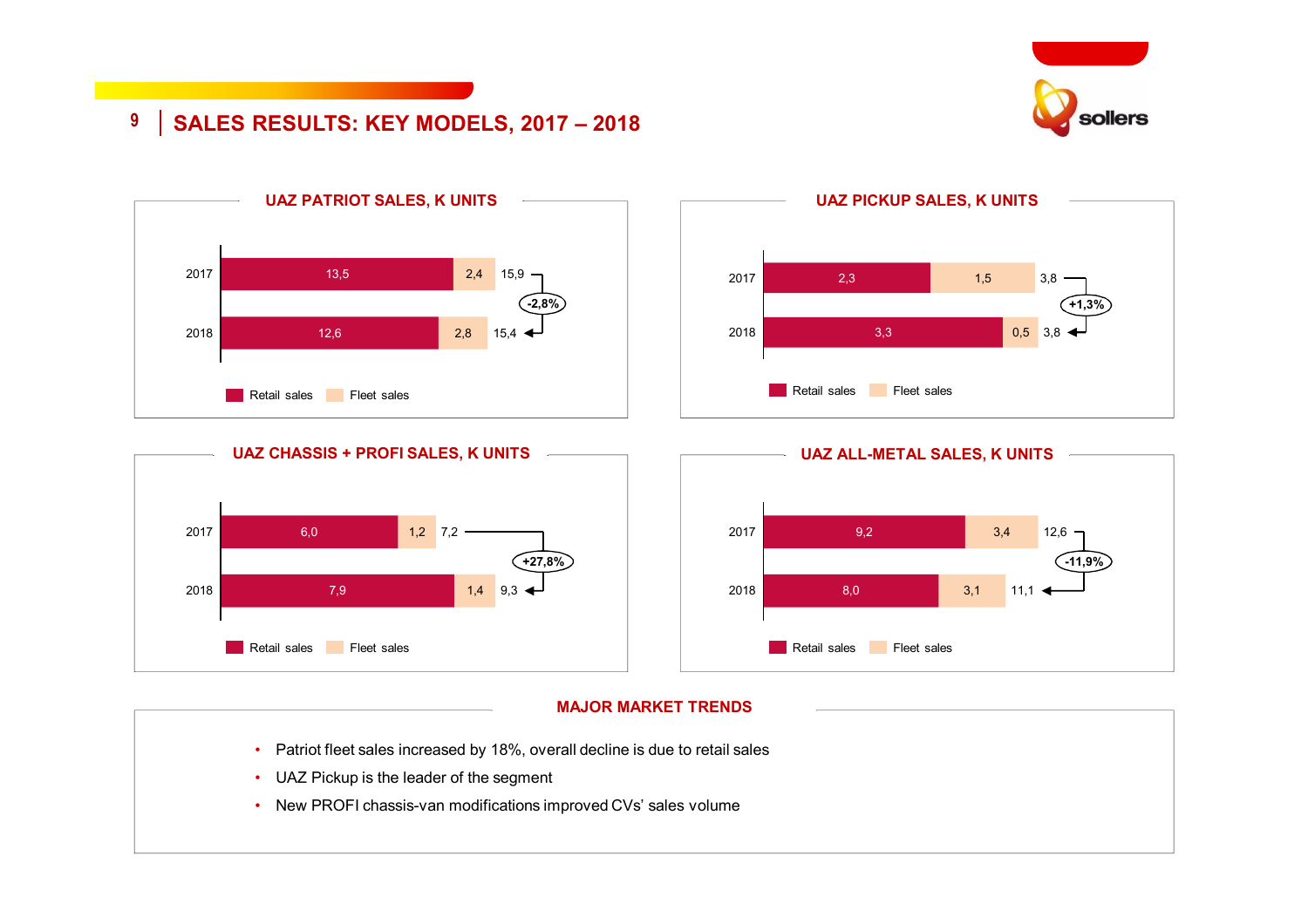

#### **10**

### **1. 2018 SOLLERS STRATEGIC DEVELOPMENTS**

### **2. RUSSIAN AUTOMOTIVE MARKET OVERVIEW**

# **3. SOLLERS OPERATING AND FINANCIAL PERFORMANCE IN 2018**

# **4. SOLLERS' JOINT VENTURES' RESULTS**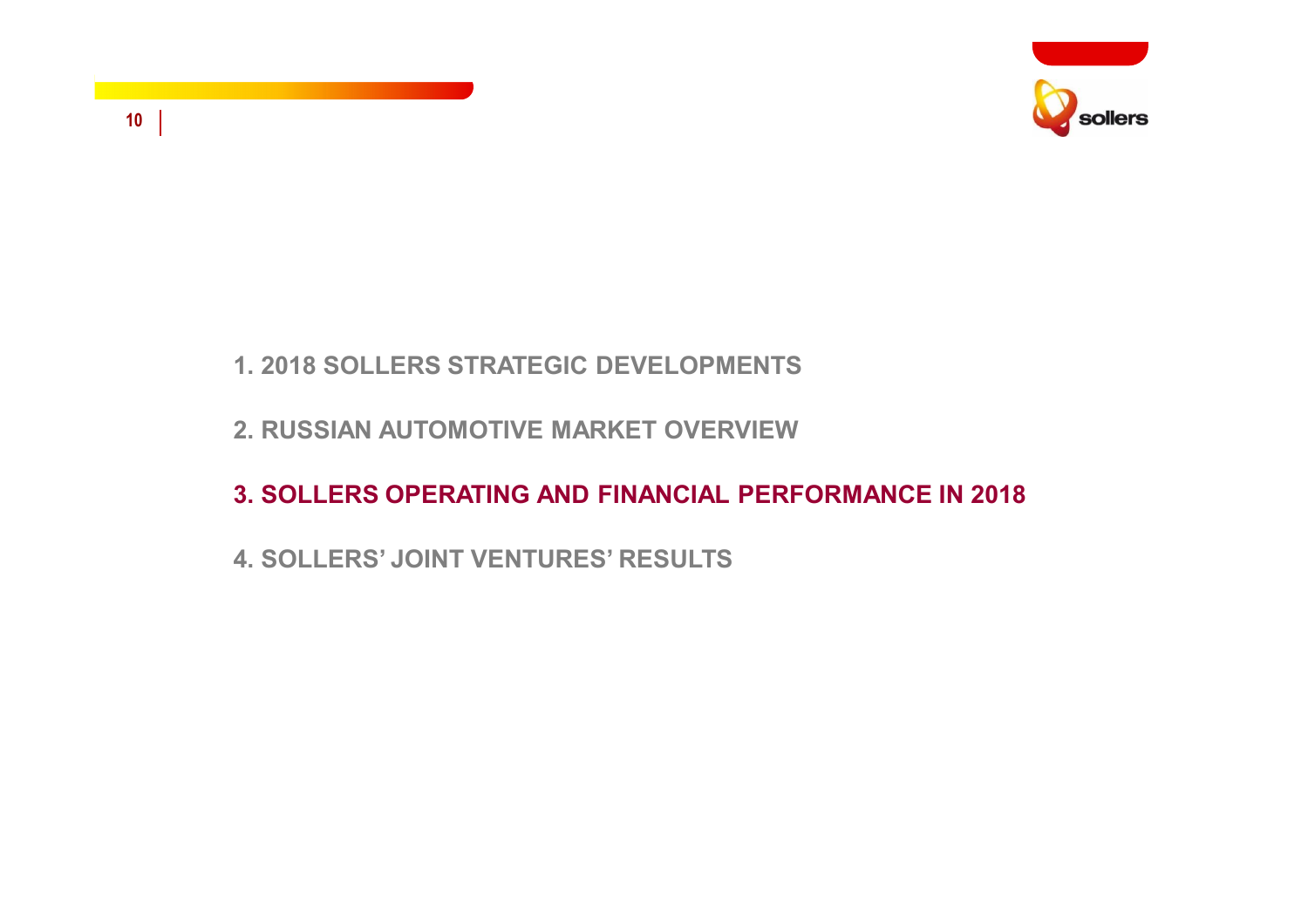

# **11 SOLLERS GROUP WHOLESALES**

#### **SOLLERS CONSOLIDATED WHOLESALES**

| k units                                   | 2017 | 2018 | Change   |
|-------------------------------------------|------|------|----------|
| <b>UAZ</b>                                | 46,6 | 46,4 | $-0,4%$  |
| <b>UAZ Hunter</b>                         | 2,3  | 2,0  | $-14,2%$ |
| <b>UAZ Patriot</b>                        | 15,5 | 16,2 | 4,7%     |
| UAZ commercial vehicles - old model range | 22,0 | 18.4 | $-16,2%$ |
| UAZ commercial vehicles - new model range | 6,8  | 8,9  | 31,0%    |
| UAZ assembly kits                         |      | 0,9  | 100,0%   |

#### **SOLLERS JVS WHOLESALES**

| k units                | 2017 | 2018 | Change |
|------------------------|------|------|--------|
| MAZDA SOLLERS JV       | 24,1 | 31.1 | 29,1%  |
| <b>FORD SOLLERS JV</b> | 50,4 | 53,2 | 5,6%   |

#### **HIGHLIGHTS**

The decrease in UAZ sales volumes is due to customers' adaptation to the reduction in state direct support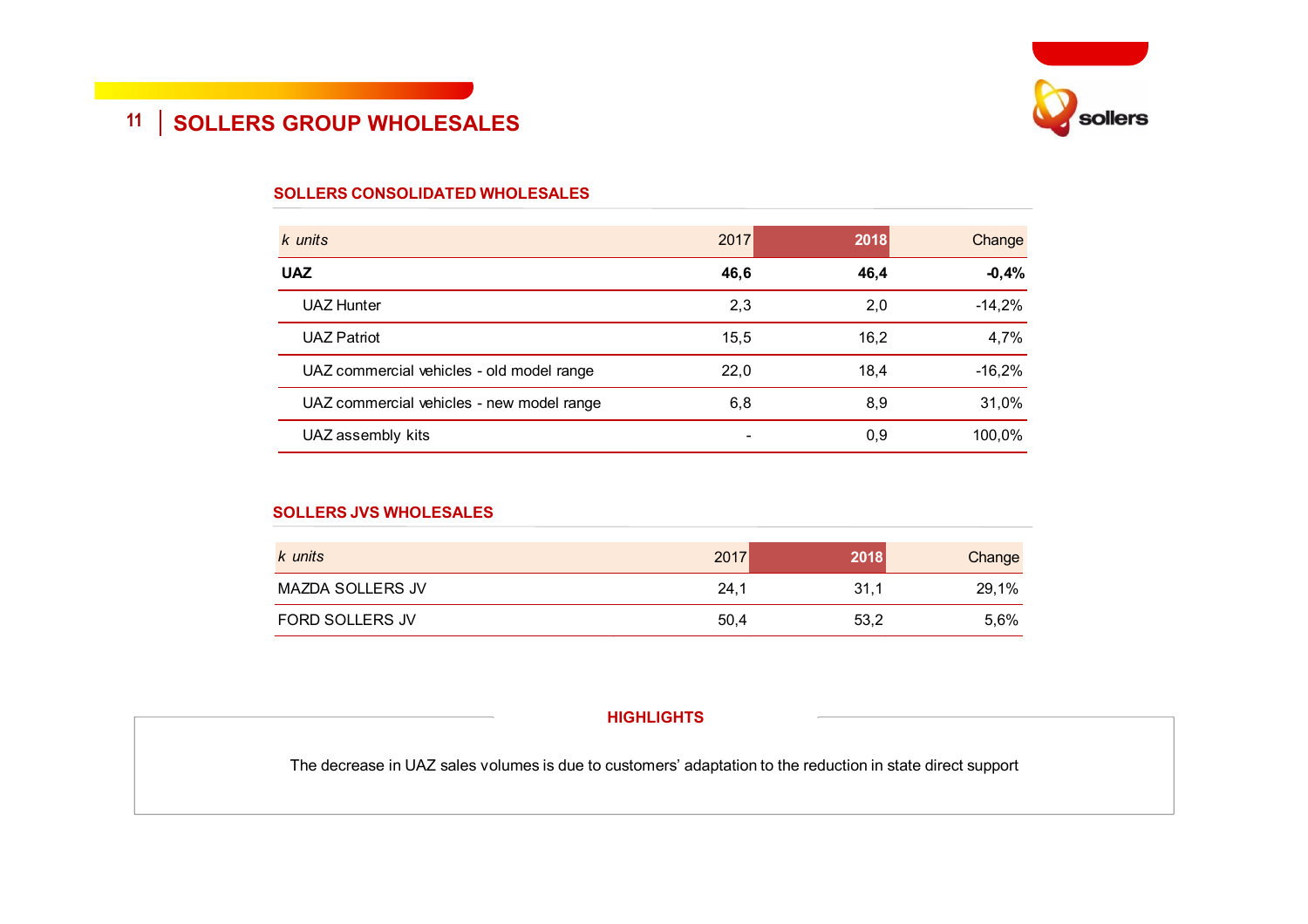

# **12 OVERVIEW OF 2018 FINANCIAL RESULTS**

| <b>RUB mln</b>                                                             | 2017    | 2018    | Change    |
|----------------------------------------------------------------------------|---------|---------|-----------|
| Revenue                                                                    | 35 764  | 39 479  | 10,4%     |
| <b>EBITDA</b>                                                              | 3 3 7 7 | 481     | $-85,8%$  |
| <b>EBITDA</b> margin                                                       | 9,4%    | 1,2%    | $-8,2%$   |
| Operating profit                                                           | 1788    | (1023)  | $-157,2%$ |
| Operating margin                                                           | 5,0%    | $-2,6%$ | $-7,6%$   |
| Financial instrument recognition/ revaluation and change<br>in fair value* | (261)   | 1759    | 774,0%    |
| Share of result of JVs                                                     | 412     | 232     | $-43,6%$  |
| <b>Net profit</b>                                                          | 999     | 46      | $-95,4%$  |
| Net debt as of 31.12.2017/ 31.12.2018                                      | 7 609   | 3 7 0 3 | $-51,3%$  |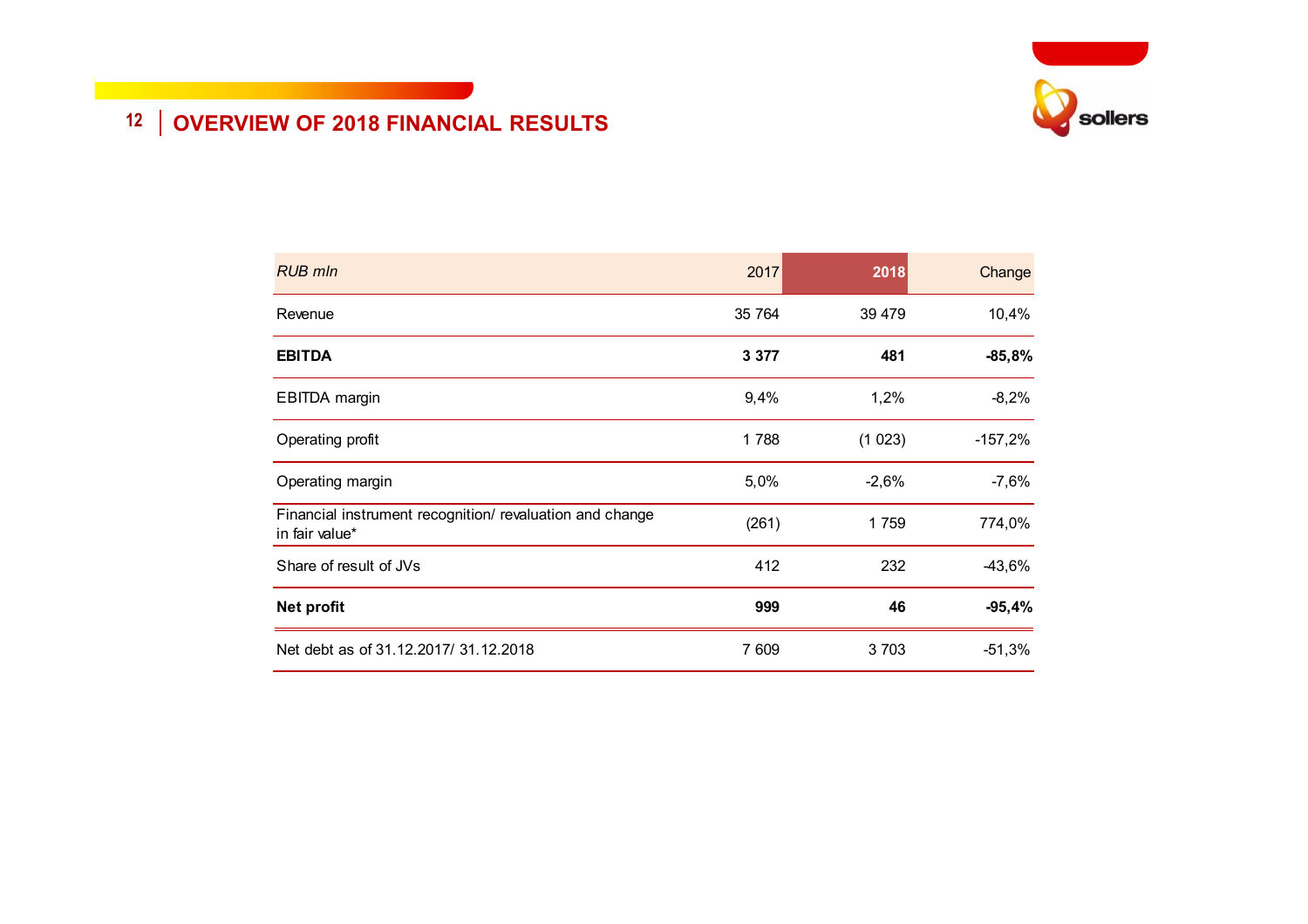

# **13** | SALES STRUCTURE, RUB BLN



The growth in the Group's revenue of 10,4% due to the change in UAZ product mix and sales of components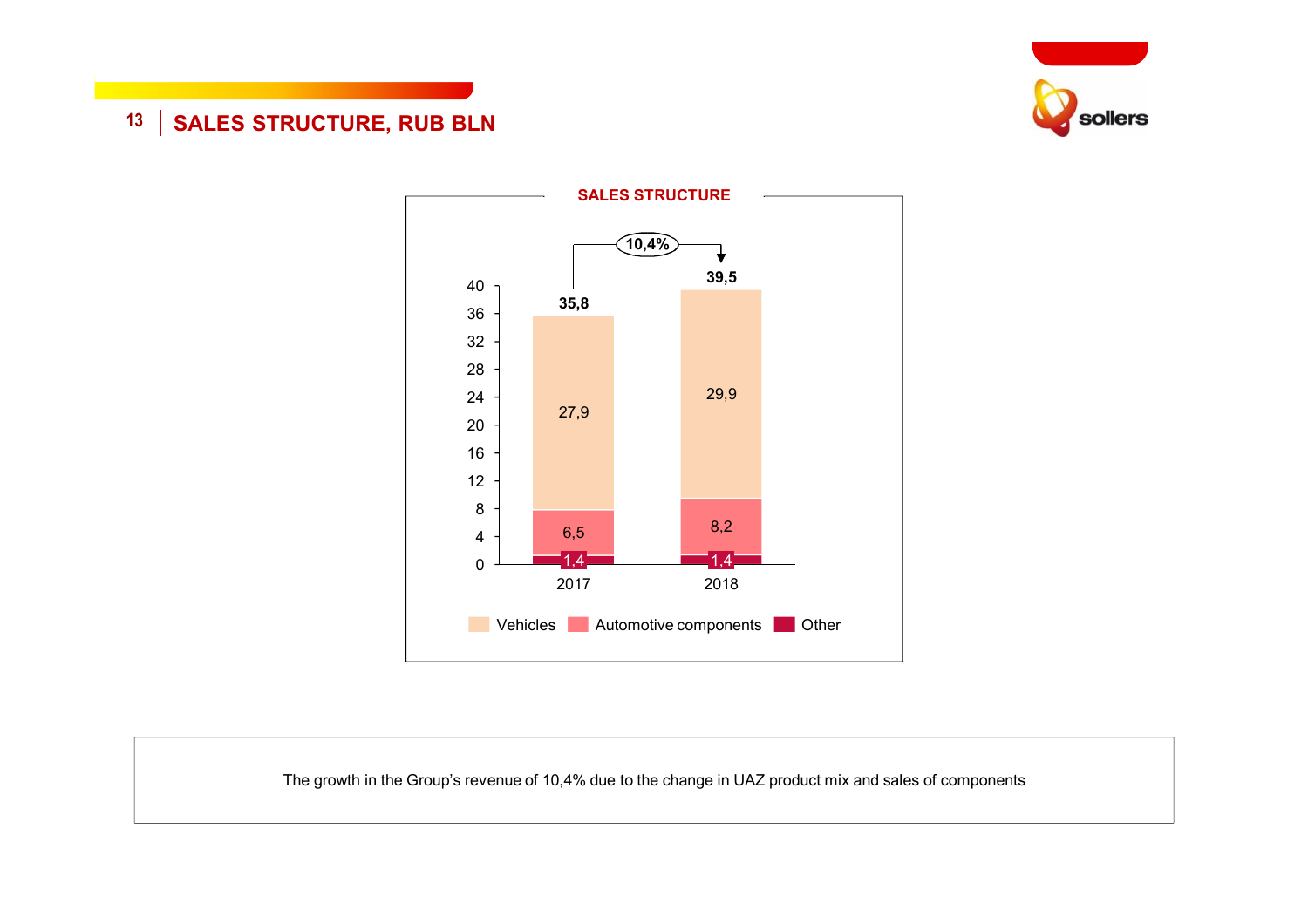

# **EBITDA CHANGES, RUB MLN**



# **EBITDA VS OPERATING PROFIT**

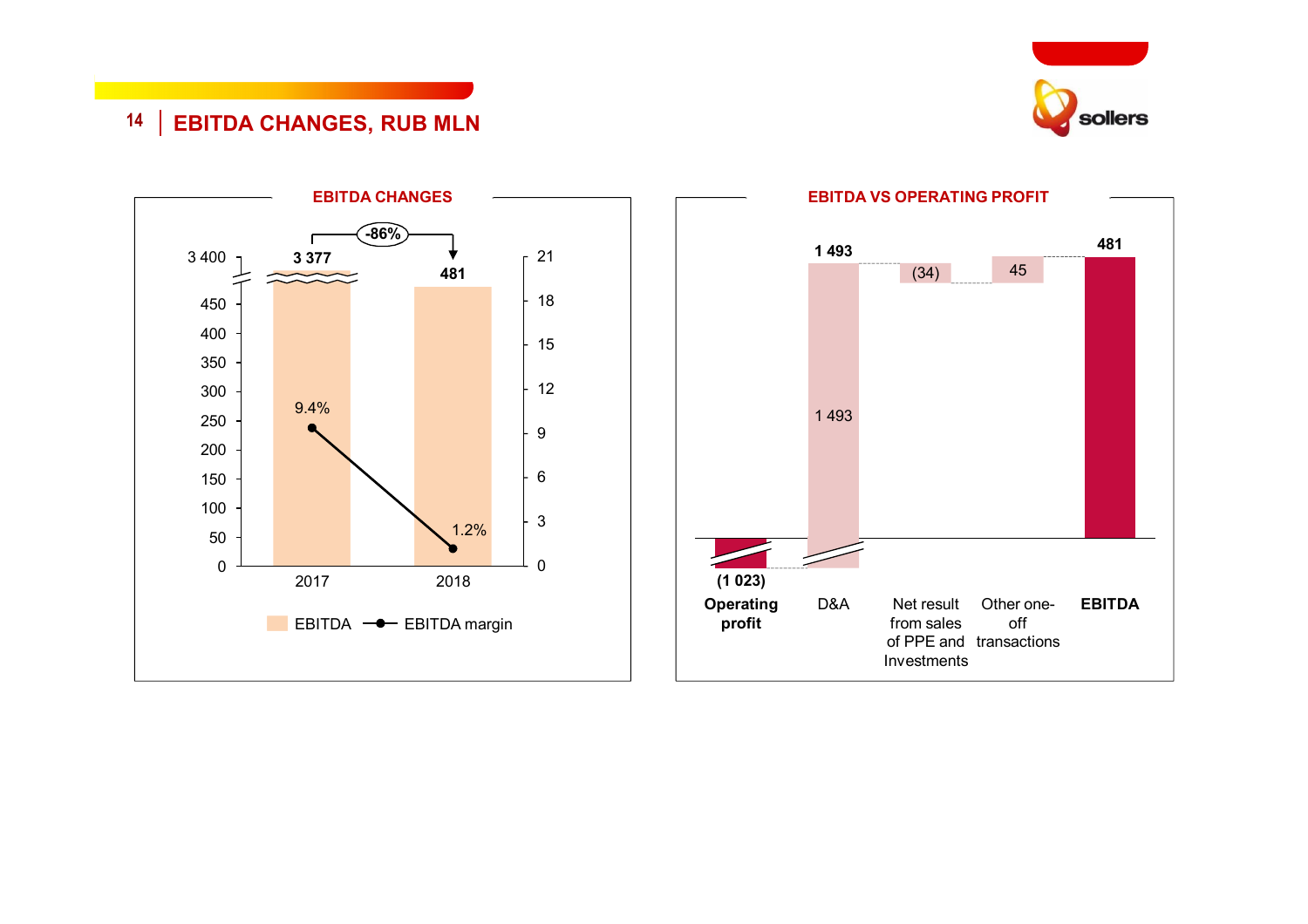

Other adjustments include profit/ loss on the sale of property, plant and equipment, investments and other non-current assets, R&D expenses and amortization of government grants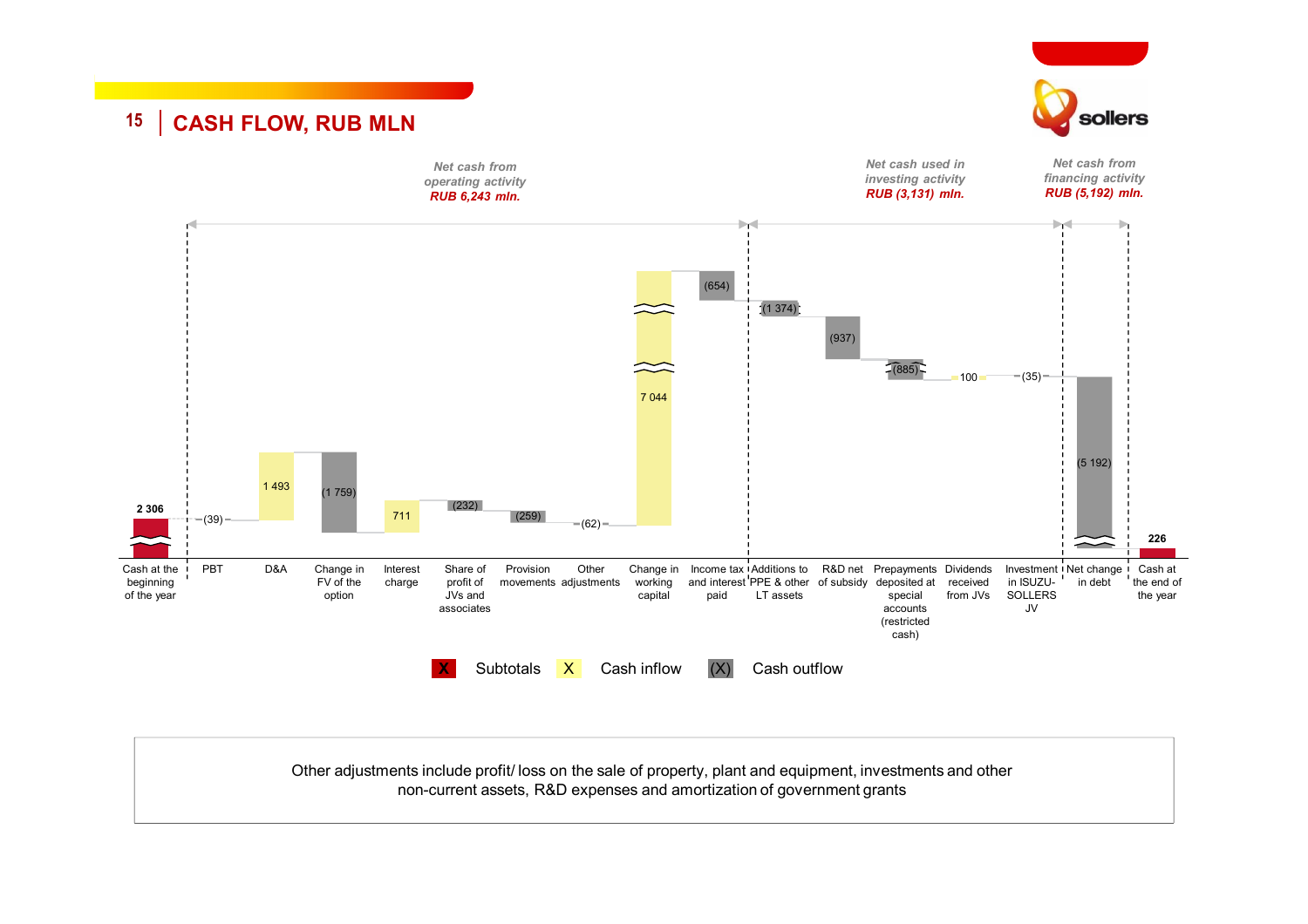

# **16 NET DEBT POSITION, RUB MLN**



|                                  | <b>NET DEBT STRUCTURE</b> |         |          |
|----------------------------------|---------------------------|---------|----------|
| <b>RUB mln</b>                   | 31.12.2017 31.12.2018     |         | Change   |
| Long-term debt                   | 2830                      | 1 254   | $-55,7%$ |
| Short-term debt                  | 7961                      | 4 4 3 6 | $-44,3%$ |
| <b>Total debt</b>                | 10 791                    | 5 690   | $-47,3%$ |
| Cash at the end of the<br>period | 2 3 0 6                   | 226     | $-90,2%$ |
| Restricted cash                  | 876                       | 1 761   | 101,0%   |
| Net debt                         | 7 609                     | 3703    | $-51,3%$ |

• Average effective interest rate decreases as a result of the growing share of subsidised loans from Industry Development Fund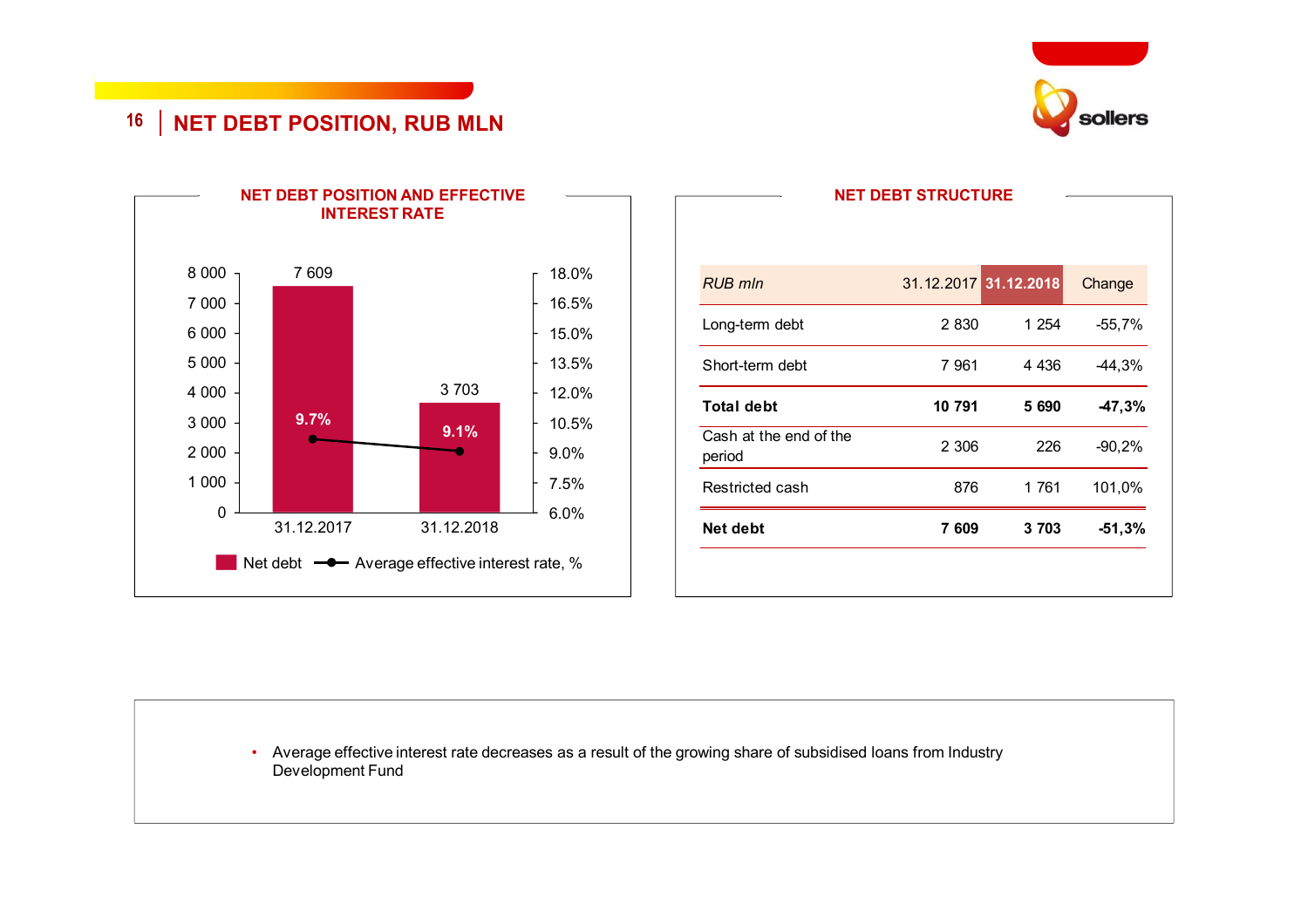

# **17**

## **1. 2018 SOLLERS STRATEGIC DEVELOPMENTS**

### **2. RUSSIAN AUTOMOTIVE MARKET OVERVIEW**

# **3. SOLLERS OPERATING AND FINANCIAL PERFORMANCE IN 2017**

# **4. SOLLERS' JOINT VENTURES' RESULTS**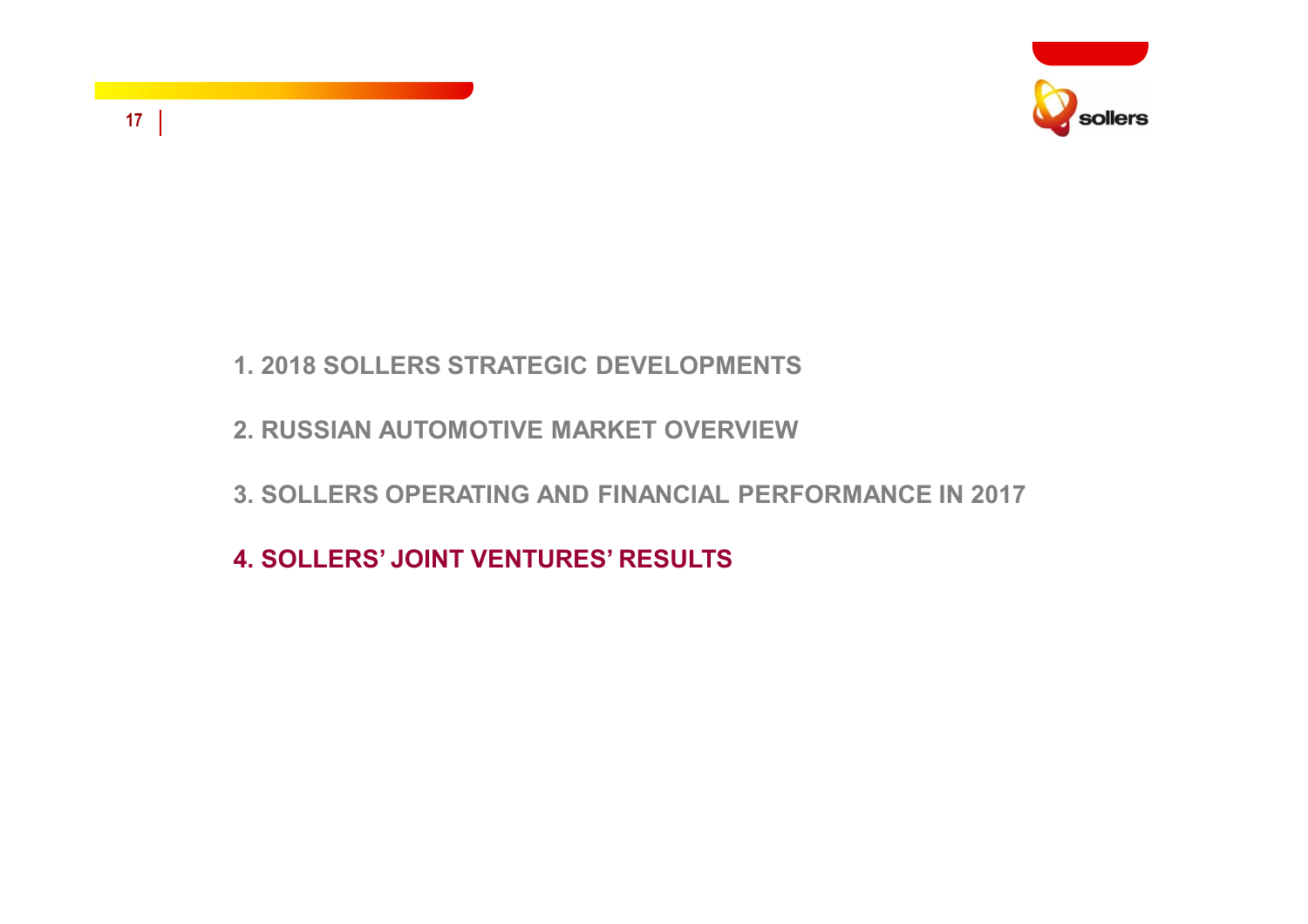

# **18 MAZDA SOLLERS JV AND SOLLERS-FINANCE JV PERFORMANCE**



#### **MAZDA SOLLERS JV FINANCIAL RESULTS**

| <b>RUB mln</b>                   | 2017  | 2018   |
|----------------------------------|-------|--------|
| Revenue                          | 27490 | 40 210 |
| Operating profit                 | 662   | (133)  |
| Operating margin                 | 2%    |        |
| Net profit                       | 604   | 39     |
| Net profit margin                | 2%    |        |
| Debt as of 31.12.2017/31.12.2018 |       |        |



#### **SOLLERS-FINANCE JV FINANCIAL RESULTS\***

| <b>RUB</b> mln                                | 2017    | $\overline{2018}$ |
|-----------------------------------------------|---------|-------------------|
| Revenue                                       | 907     | 1 356             |
| Operating profit                              | 322     | 629               |
| Operating margin                              | 36%     | 46%               |
| Net profit                                    | 259     | 502               |
| Net profit margin                             | 29%     | 37%               |
| Leasing portfolio as of 31.12.2018/31.12.2017 | 4 0 9 5 | 5 6 6 2           |

\* SOLLERS-FINANCE JV leasing portfolio adjusted for provisions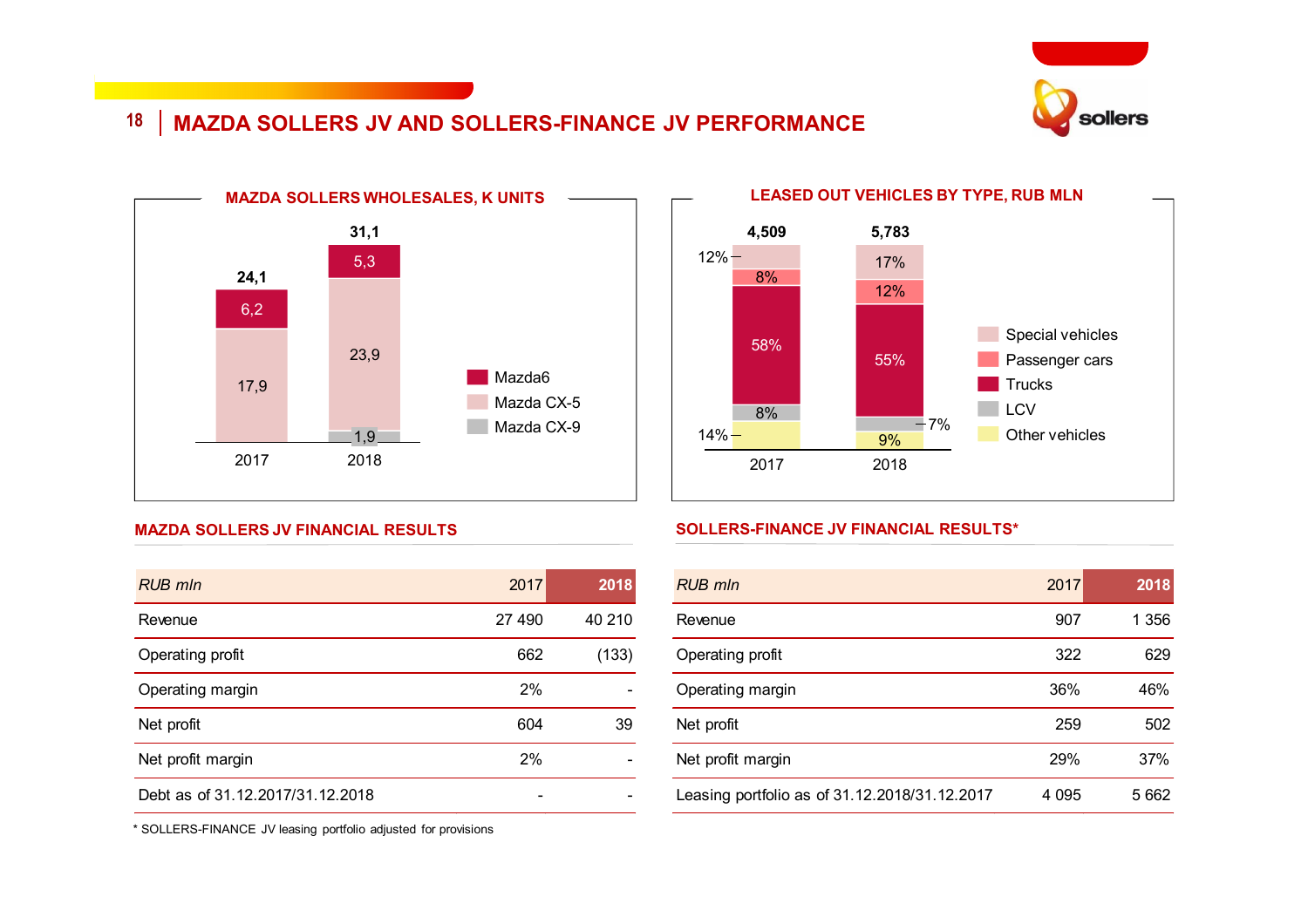

#### **BREAKDOWN OF JVS' CONTRIBUTION TO THE SHARE OF PROFIT OF JVS**

| <b>RUB mln</b>            | Current<br><b>SOLLERS' stake</b> | 2017 | 2018 | Change |
|---------------------------|----------------------------------|------|------|--------|
| <b>MAZDA SOLLERS JV</b>   | 50%                              | 302  | 20   | $-93%$ |
| SOLLERS-BUSSAN JV         | 50%                              | (20) | (15) | $-25%$ |
| <b>ISUZU-SOLLERS JV</b>   | 50%                              | -    | (24) | n/a    |
| SOLLERS-FINANCE JV        | 50%                              | 130  | 251  | 93%    |
| <b>TOTAL CONTRIBUTION</b> |                                  | 412  | 232  | $-44%$ |

The results of **Ford Sollers JV** are not presented due to impairment of the investment and recognition of the option in SOLLERS' consolidates financial statement